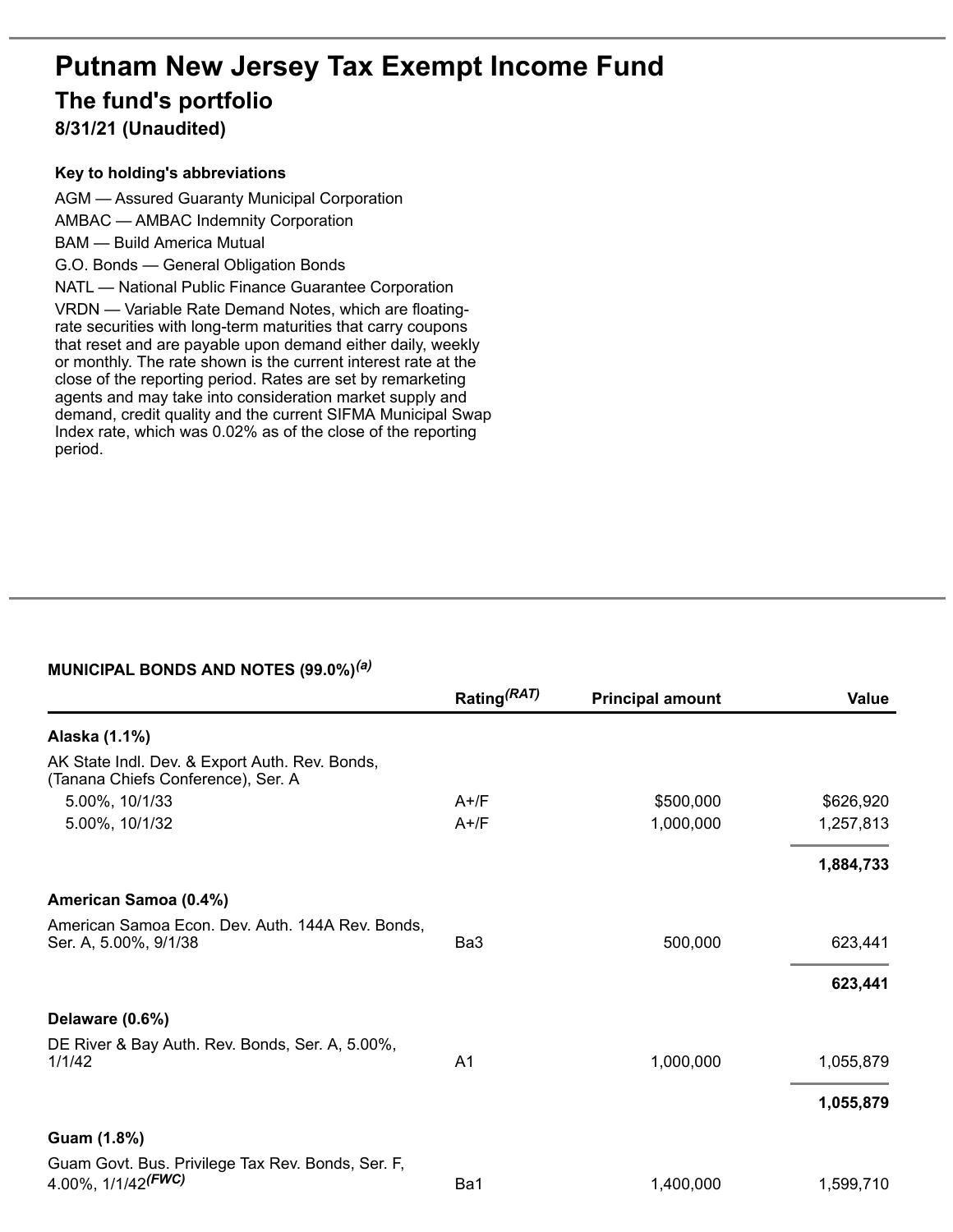| Territory of GU, Govt. G.O. Bonds, 5.00%, 11/15/31                                                            | Ba1              | 735,000   | 860,782   |
|---------------------------------------------------------------------------------------------------------------|------------------|-----------|-----------|
| Territory of GU, Govt. Hotel Occupancy Tax Rev.<br>Bonds, Ser. A, 5.00%, 11/1/35                              | Ba1              | 450,000   | 576,463   |
|                                                                                                               |                  |           | 3,036,955 |
| Indiana $(1.6%)$                                                                                              |                  |           |           |
| Whiting, Env. Fac. Mandatory Put Bonds (6/5/26), (BP<br>Products North America, Inc.), Ser. A, 5.00%, 12/1/44 | A <sub>2</sub>   | 2,250,000 | 2,726,672 |
|                                                                                                               |                  |           | 2,726,672 |
| <b>New Jersey (84.4%)</b>                                                                                     |                  |           |           |
| Atlantic City, G.O. Bonds, (Tax Appeal)                                                                       |                  |           |           |
| Ser. A, BAM, 5.00%, 3/1/42                                                                                    | AA               | 1,000,000 | 1,188,799 |
| Ser. B, AGM, 5.00%, 3/1/37                                                                                    | AA               | 1,000,000 | 1,198,732 |
| Atlantic Cnty., Impt. Auth. Lease Rev. Bonds,<br>(Stockton U.), AGM                                           |                  |           |           |
| 4.00%, 7/1/53                                                                                                 | AA               | 600,000   | 705,989   |
| 4.00%, 7/1/47                                                                                                 | AA               | 750,000   | 887,090   |
| Camden Cnty., Impt. Auth. Hith. Care Rev. Bonds,<br>(Cooper Hlth. Syst. Oblig. Group), 5.00%, 2/15/35         | Baa1             | 250,000   | 273,615   |
| Essex Cnty., Impt. Auth. 144A Rev. Bonds, (North Star                                                         |                  |           |           |
| Academy Charter School of Newark, Inc.), 4.00%,<br>7/15/40                                                    | BBB-             | 825,000   | 946,570   |
| Garden State Preservation Trust Rev. Bonds                                                                    |                  |           |           |
| (Open Space & Farmland 2005), Ser. A, AGM,                                                                    |                  |           |           |
| 5.75%, 11/1/28                                                                                                | AA               | 2,000,000 | 2,484,265 |
| Ser. B, AGM, zero %, 11/1/24                                                                                  | AA               | 5,000,000 | 4,876,649 |
| Hudson Cnty., Impt. Auth. Rev. Bonds, 3.00%, 10/1/35                                                          | AA               | 3,500,000 | 3,936,918 |
| Hudson Cnty., Impt. Auth. Solid Waste Rev. Bonds,                                                             |                  |           |           |
| 4.00%, 1/1/35                                                                                                 | AA               | 800,000   | 954,028   |
| Lyndhurst Twp., G.O. Bonds, 1.00%, 9/8/21                                                                     | $AA+/P$          | 2,000,000 | 2,000,250 |
| Monmouth Cnty., Impt. Auth. Rev. Bonds, Ser. B                                                                |                  |           |           |
| 4.00%, 12/1/37                                                                                                | Aaa              | 1,500,000 | 1,830,395 |
| 4.00%, 7/15/34                                                                                                | Aaa              | 1,250,000 | 1,434,844 |
| Newark, G.O. Bonds, Ser. C, 2.00%, 10/5/21                                                                    | MIG <sub>2</sub> | 650,000   | 651,112   |
| NJ State G.O. Bonds, (COVID-19 Emergency), Ser.<br>A, 4.00%, 6/1/32                                           | A3               | 3,000,000 | 3,784,942 |
| NJ State Econ. Dev. Auth. Mandatory Put Bonds                                                                 |                  |           |           |
| (12/3/29), (American Wtr. Co., Inc.), Ser. B, 2.05%,                                                          |                  |           |           |
| 10/1/39                                                                                                       | A <sub>1</sub>   | 1,250,000 | 1,335,714 |
| NJ State Econ. Dev. Auth. Rev. Bonds                                                                          |                  |           |           |
| (Ashland School, Inc.), 6.00%, 10/1/33                                                                        | <b>BBB</b>       | 980,000   | 1,076,068 |
| (Paterson Charter School Science & Tech.), Ser. A,<br>6.00%, 7/1/32                                           | BB               | 800,000   | 831,693   |
| Ser. WW, 5.25%, 6/15/32                                                                                       | Baa1             | 1,000,000 | 1,172,981 |
| (North Star Academy Charter School of Newark,                                                                 |                  |           |           |
| Inc.), 5.00%, 7/15/47                                                                                         | BBB-             | 1,000,000 | 1,157,675 |
| (Cranes Mill), 5.00%, 1/1/39                                                                                  | BBB+/F           | 1,250,000 | 1,440,326 |
| (Provident Group-Montclair State U. Student Hsg. &<br>Properties), 5.00%, 6/1/37                              | AA               | 1,750,000 | 2,100,100 |
| Ser. AAA, 5.00%, 6/15/36                                                                                      | Baa1             | 550,000   | 658,781   |
| Ser. DDD, 5.00%, 6/15/35                                                                                      | Baa1             | 1,800,000 | 2,172,719 |
| (Provident Group-Rowan Properties, LLC), Ser. A,                                                              |                  |           |           |
| 5.00%, 1/1/35                                                                                                 | Ba3              | 750,000   | 799,139   |
| (Seeing Eye, Inc. (The)), 5.00%, 6/1/32                                                                       | A                | 1,250,000 | 1,545,828 |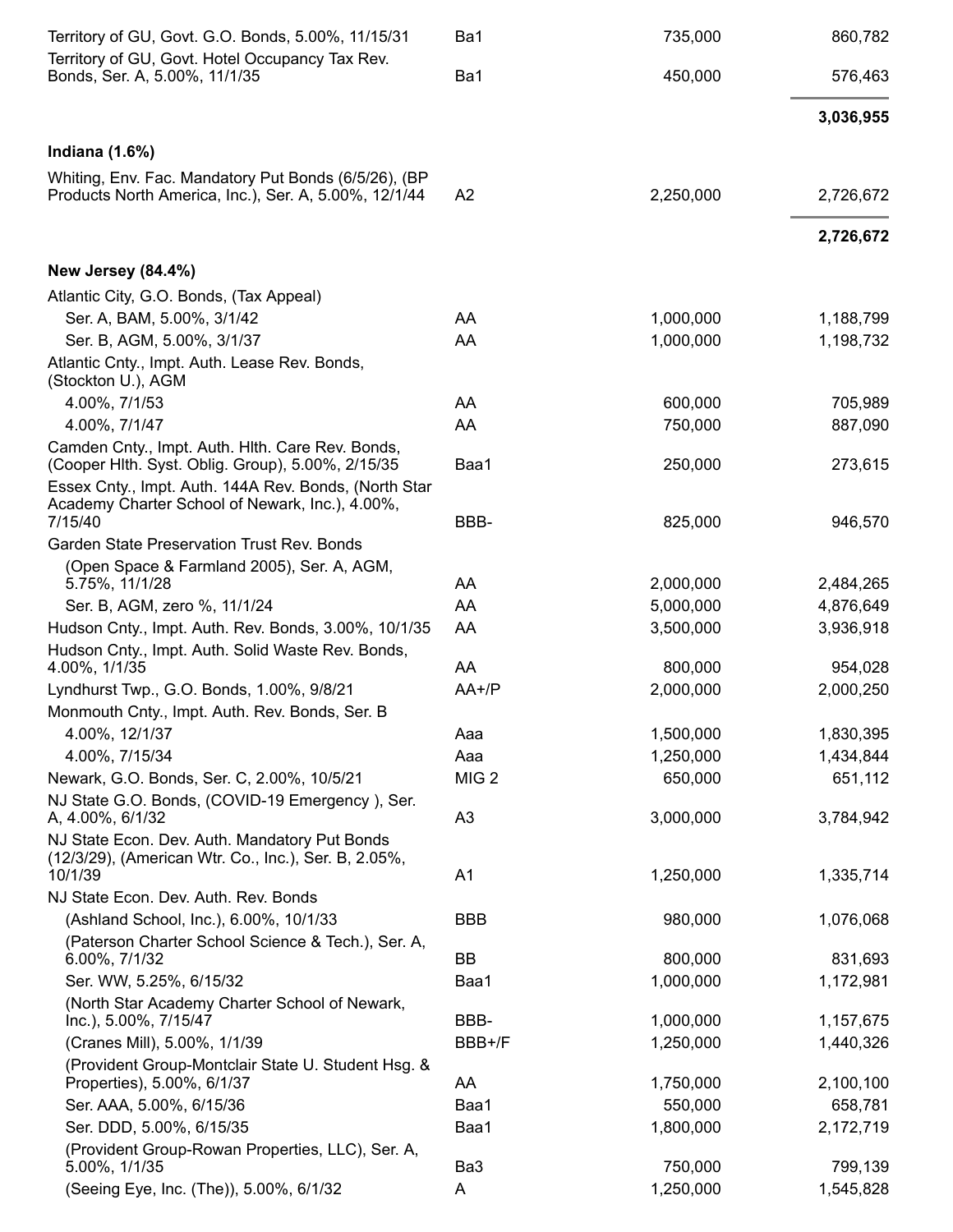| (NYNJ Link Borrower, LLC), AGM, 5.00%, 1/1/31                                                            | AA   | 1,150,000 | 1,280,567 |
|----------------------------------------------------------------------------------------------------------|------|-----------|-----------|
| (Biomedical Research Fac.), Ser. A, 5.00%, 7/15/30                                                       | Baa1 | 1,000,000 | 1,193,392 |
| Ser. B, 5.00%, 11/1/26                                                                                   | Baa1 | 3,000,000 | 3,661,244 |
| 5.00%, 6/15/26                                                                                           | Baa2 | 2,000,000 | 2,068,640 |
| (School Facs. Construction), Ser. NN, 5.00%,                                                             |      |           |           |
| 3/1/25                                                                                                   | Baa1 | 3,000,000 | 3,216,239 |
| (Middlesex Water, Co.), 4.00%, 8/1/59                                                                    | $A+$ | 1,000,000 | 1,107,049 |
| Ser. MMM, 4.00%, 6/15/36                                                                                 | Baa1 | 1,500,000 | 1,762,386 |
| Ser. MMM, 4.00%, 6/15/35                                                                                 | Baa1 | 1,000,000 | 1,178,582 |
| (NJ-American Water Co., Inc.), 1.00%, 6/1/23                                                             | A1   | 1,000,000 | 1,012,817 |
| NJ State Econ. Dev. Auth. Energy Fac. Rev. Bonds,<br>(UMM Energy Partners, LLC), Ser. A, 4.75%, 6/15/32  | Baa2 | 1,000,000 | 1,027,318 |
| NJ State Econ. Dev. Auth. School Rev. Bonds,<br>(Foundation Academy Charter School), Ser. A              |      |           |           |
| 5.00%, 7/1/50                                                                                            | BBB- | 1,000,000 | 1,158,676 |
| 5.00%, 7/1/38                                                                                            | BBB- | 300,000   | 352,650   |
| NJ State Econ. Dev. Auth. Special Fac. Rev. Bonds,<br>(Port Newark Container Term., LLC), 5.00%, 10/1/37 | Baa3 | 1,750,000 | 2,065,621 |
| NJ State Edl. Fac. Auth. Rev. Bonds                                                                      |      |           |           |
| (Ramapo College of NJ), Ser. B, 5.00%, 7/1/37                                                            | A2   | 820,000   | 848,736   |
| (Stevens Inst. of Tech.), Ser. A, 5.00%, 7/1/35                                                          | BBB+ | 1,200,000 | 1,436,914 |
| (Montclair State U.), Ser. B, 5.00%, 7/1/34                                                              | A2   | 500,000   | 592,569   |
| (William Paterson U. of NJ (The)), Ser. C, AGM,                                                          |      |           |           |
| 5.00%, 7/1/33                                                                                            | AA   | 225,000   | 297,636   |
| (William Paterson U. of NJ (The)), Ser. C, AGM,<br>5.00%, 7/1/32                                         | AA   | 175,000   | 232,734   |
| 5.00%, 7/1/30                                                                                            | A    | 607,000   | 698,009   |
| 5.00%, 7/1/30 (Prerefunded 7/1/25)                                                                       | A/P  | 393,000   | 462,143   |
| (William Paterson U. of NJ (The)), Ser. E, BAM,                                                          |      |           |           |
| 5.00%, 7/1/23                                                                                            | AA   | 1,000,000 | 1,082,905 |
| Ser. A, 4.00%, 7/1/50                                                                                    | BBB+ | 3,000,000 | 3,451,342 |
| (Seton Hall U.), Ser. C, AGM, 4.00%, 7/1/50                                                              | AA   | 250,000   | 286,312   |
| (William Paterson U. of NJ (The)), Ser. C, AGM,<br>4.00%, 7/1/38                                         | AA   | 265,000   | 318,865   |
| (William Paterson U. of NJ (The)), Ser. C, AGM,                                                          |      |           |           |
| 3.00%, 7/1/40                                                                                            | AA   | 275,000   | 297,516   |
| (William Paterson U. of NJ (The)), Ser. C, AGM,                                                          |      |           |           |
| 3.00%, 7/1/35                                                                                            | AA   | 200,000   | 219,724   |
| (William Paterson U. of NJ (The)), Ser. C, AGM,<br>3.00%, 7/1/34                                         | AA   | 125,000   | 137,650   |
| NJ State Higher Ed. Assistance Auth. Rev. Bonds,                                                         |      |           |           |
| (Student Loan), Ser. 1A, 5.00%, 12/1/22                                                                  | Aaa  | 2,500,000 | 2,644,953 |
| NJ State Hlth. Care Fac. Fin. Auth. Rev. Bonds                                                           |      |           |           |
| (St. Peter's U. Hosp.), 5.75%, 7/1/37                                                                    | Ba1  | 1,500,000 | 1,505,001 |
| (U. Hosp. of NJ), Ser. A, AGM, 5.00%, 7/1/46                                                             | AA   | 500,000   | 575,995   |
| (Hunterdon Med. Ctr.), 5.00%, 7/1/45 (Prerefunded                                                        |      |           |           |
| 7/1/24)                                                                                                  | A-   | 1,000,000 | 1,134,803 |
| (Barnabas Hlth. Oblig. Group), 5.00%, 7/1/44                                                             | AA-  | 1,000,000 | 1,127,747 |
| (Barnabas Hlth. Oblig. Group), 5.00%, 7/1/43                                                             | AA-  | 2,000,000 | 2,384,589 |
| (Inspira Hlth. Oblig. Group), Ser. A, 5.00%, 7/1/42                                                      | A2   | 1,000,000 | 1,210,982 |
| (St. Joseph's Hlth. Care Syst. Oblig. Group), 5.00%,                                                     |      |           |           |
| 7/1/41                                                                                                   | Baa3 | 2,015,000 | 2,360,817 |
| (Princeton Hlth. Care Syst.), Ser. A, 5.00%, 7/1/39                                                      | AA   | 1,000,000 | 1,200,158 |
| (Robert Wood Johnson U. Hosp.), Ser. A, 5.00%,                                                           |      |           |           |
| 7/1/39                                                                                                   | AA-  | 1,000,000 | 1,129,259 |
| (Hackensack Meridian Hlth.), Ser. A, 5.00%, 7/1/35                                                       | AA-  | 800,000   | 974,938   |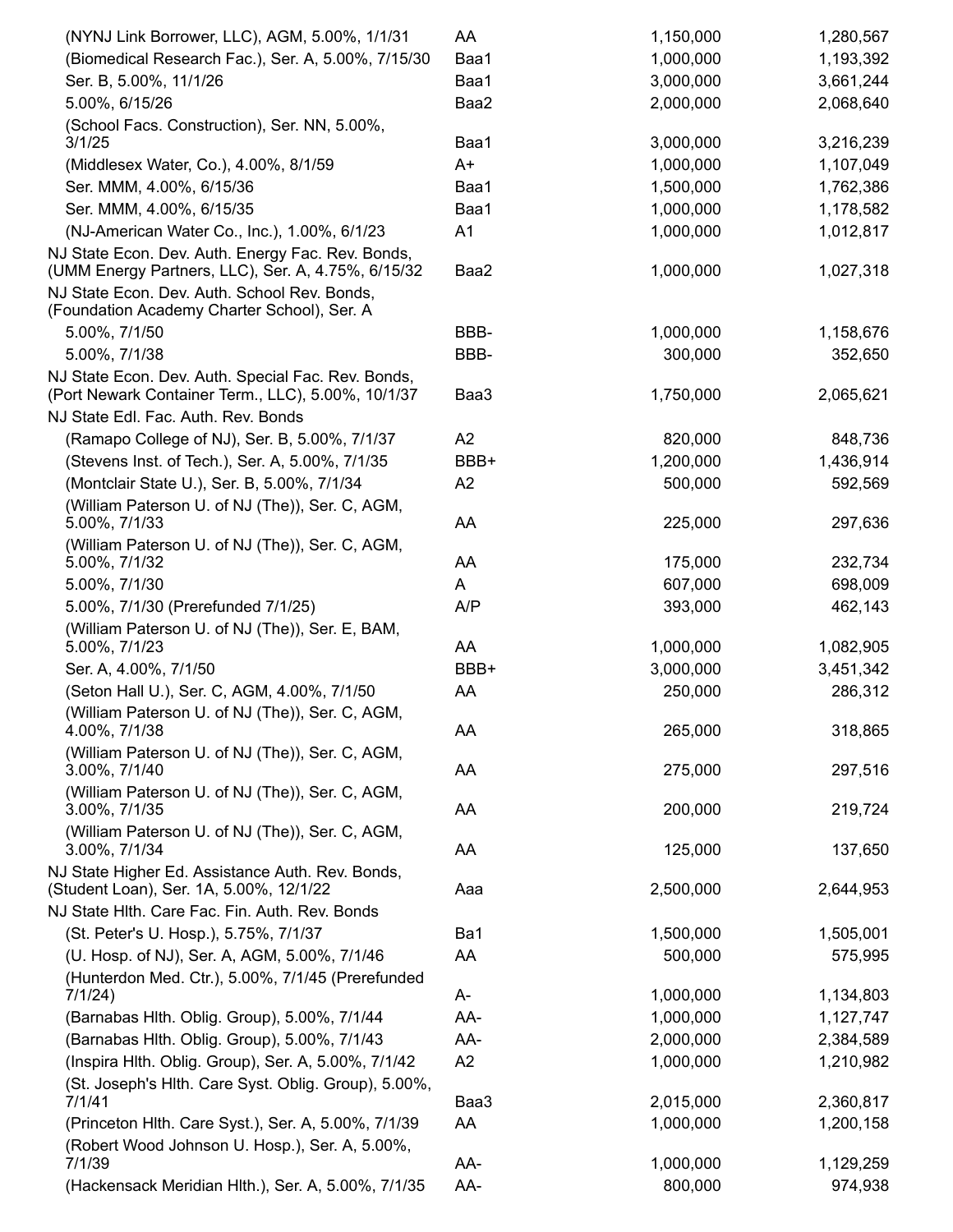| (St. Lukes Warren Hosp.), 5.00%, 8/15/31                                           | A3     | 1,000,000 | 1,082,000 |
|------------------------------------------------------------------------------------|--------|-----------|-----------|
| (AHS Hosp. Corp.), Ser. A, 5.00%, 7/1/27                                           | Aa3    | 25,000    | 25,098    |
| (RWJBarnabas Hlth. Oblig. Group), Ser. A, 4.00%,                                   |        |           |           |
| 7/1/43                                                                             | AA-    | 500,000   | 567,636   |
| (AHS Hosp. Corp.), 4.00%, 7/1/41                                                   | Aa3    | 1,000,000 | 1,120,484 |
| (Valley Hlth. Syst. Obligated Group), 4.00%, 7/1/38                                | A      | 1,000,000 | 1,179,897 |
| (Valley Hlth. Syst. Obligated Group), 4.00%, 7/1/36                                | A      | 1,000,000 | 1,185,839 |
| NJ State Hlth. Care Fac. Fin. Auth. VRDN                                           |        |           |           |
| (AHS Hosp. Corp.), Ser. B, 0.02%, 7/1/36                                           | VMIG 1 | 3,200,000 | 3,200,000 |
| (Compensation Program), Ser. A-4, 0.02%, 7/1/27                                    | VMIG 1 | 675,000   | 675,000   |
| (Virtua Hlth.), Ser. C, 0.01%, 7/1/43                                              | $A-1$  | 1,000,000 | 1,000,000 |
| NJ State Hsg. & Mtge. Fin. Agcy. Rev. Bonds                                        |        |           |           |
| (Single Family Hsg.), Ser. A, 4.50%, 10/1/48                                       | Aa2    | 1,050,000 | 1,177,067 |
| Ser. A, 4.20%, 11/1/32                                                             | AA-    | 945,000   | 948,555   |
| NJ State Tpk. Auth. Rev. Bonds                                                     |        |           |           |
| Ser. A, 5.00%, 1/1/48                                                              | A+     | 1,000,000 | 1,236,767 |
| Ser. B, 5.00%, 1/1/40                                                              | A+     | 1,000,000 | 1,235,447 |
| Ser. G, 5.00%, 1/1/37                                                              | A+     | 500,000   | 621,061   |
| Ser. A, 5.00%, 1/1/35                                                              | A+     | 1,000,000 | 1,182,998 |
| Ser. E, 5.00%, 1/1/34                                                              | A+     | 1,250,000 | 1,434,236 |
| Ser. A, 5.00%, 1/1/33                                                              | A+     | 1,000,000 | 1,126,840 |
| Ser. E, 5.00%, 1/1/33                                                              | A+     | 200,000   | 250,919   |
| Ser. A, 5.00%, 1/1/24 (Prerefunded 7/1/22)                                         | A+     | 80,000    | 83,254    |
| NJ State Trans. Trust Fund Auth. Rev. Bonds                                        |        |           |           |
| (Trans. Program), Ser. AA, 5.25%, 6/15/41                                          | Baa1   | 2,000,000 | 2,320,520 |
| (Trans. Program), Ser. AA, 5.25%, 6/15/32                                          | Baa1   | 2,000,000 | 2,345,945 |
| (Trans. Syst.), Ser. D, 5.25%, 12/15/23                                            | Baa1   | 2,000,000 | 2,228,526 |
| (Trans. Syst.), Ser. A, 5.25%, 12/15/22                                            | Baa1   | 1,000,000 | 1,064,313 |
| Ser. A, 5.00%, 12/15/34                                                            | Baa1   | 1,000,000 | 1,252,436 |
| Ser. A, 5.00%, 12/15/33                                                            | Baa1   | 1,235,000 | 1,549,376 |
| (Federal Hwy. Reimbursement Notes), 5.00%,                                         |        |           |           |
| 6/15/30                                                                            | A+     | 705,000   | 838,429   |
| (Federal Hwy. Reimbursement Notes), 5.00%,                                         |        |           |           |
| 6/15/28                                                                            | A+     | 960,000   | 1,147,775 |
| Ser. A, 4.00%, 12/15/39                                                            | Baa1   | 1,000,000 | 1,163,309 |
| (Trans. Syst.), Ser. A, zero %, 12/15/33                                           | Baa1   | 2,500,000 | 1,945,101 |
| (Trans. Syst.), Ser. C, AMBAC, zero %, 12/15/24                                    | Baa1   | 2,400,000 | 2,342,088 |
| North Bergen Twp., Muni. Util. Auth. Swr. Rev. Bonds,<br><b>NATL</b>               |        |           |           |
| zero %, 12/15/27                                                                   | Aa2    | 1,005,000 | 941,347   |
| zero %, 12/15/26                                                                   | Aa2    | 1,000,000 | 955,271   |
| North Hudson, Swr. Auth. Rev. Bonds, Ser. A, 5.00%,<br>6/1/42 (Prerefunded 6/1/22) | AAA/P  | 115,000   | 119,208   |
| Rutgers State U. Rev. Bonds                                                        |        |           |           |
| Ser. M, 5.00%, 5/1/34                                                              | Aa3    | 1,000,000 | 1,187,317 |
| Ser. Q, 5.00%, 5/1/29                                                              | Aa3    | 500,000   | 645,773   |
| Ser. Q, 5.00%, 5/1/28                                                              | Aa3    | 700,000   | 884,260   |
| Salem Cnty., Impt. Auth. Rev. Bonds, (Stand Up for<br>Salem, Inc.), AGM            |        |           |           |
| 4.00%, 8/15/48                                                                     | AA     | 400,000   | 463,729   |
| 4.00%, 8/15/42                                                                     | AA     | 350,000   | 410,205   |
| 4.00%, 8/15/37                                                                     | AA     | 525,000   | 624,119   |
| South Jersey, Trans. Auth. Syst. Rev. Bonds, Ser. A                                |        |           |           |
| 5.00%, 11/1/45                                                                     | BBB+   | 950,000   | 1,193,962 |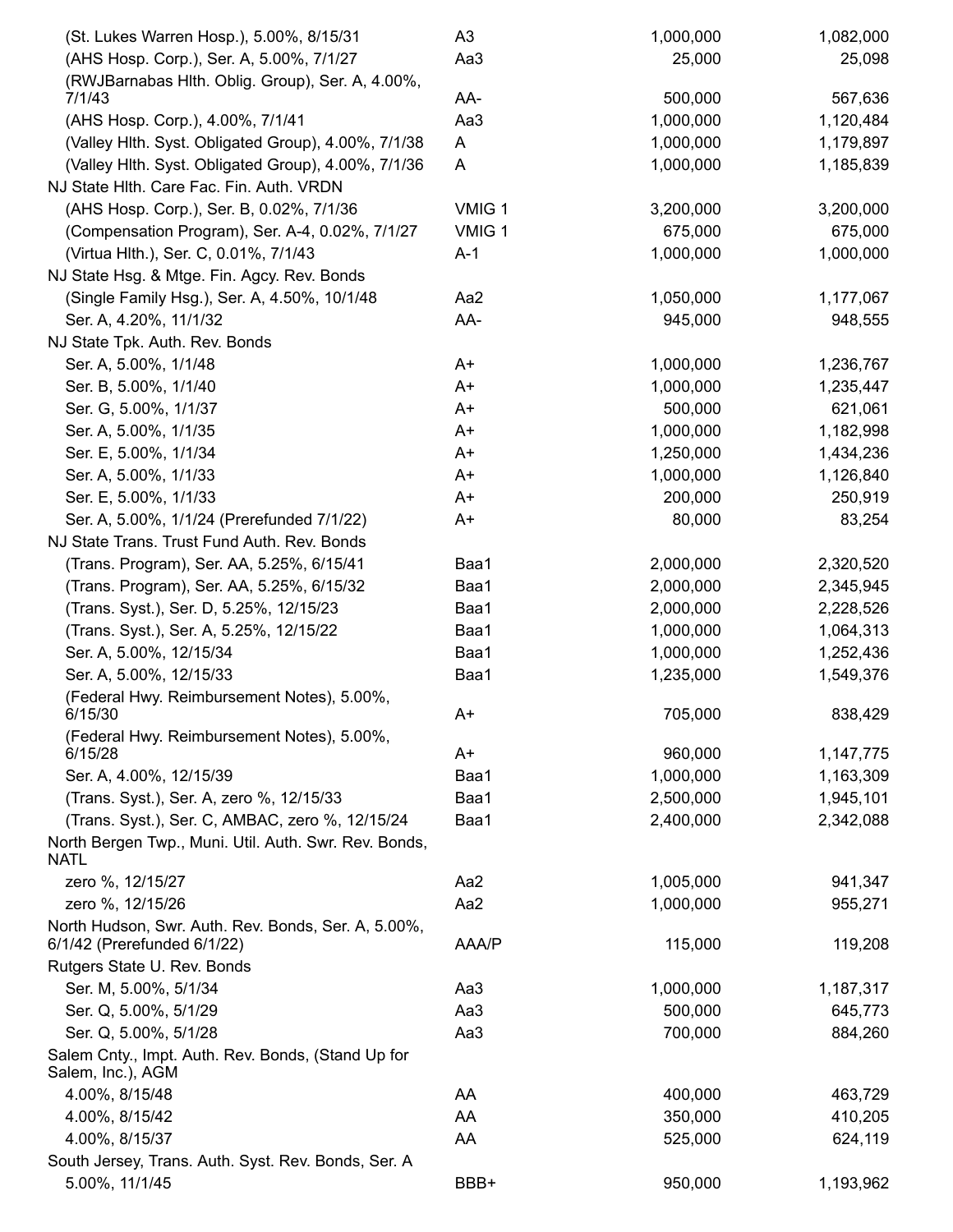| Total municipal bonds and notes (cost \$151,833,043)                                                                |                |           |             |
|---------------------------------------------------------------------------------------------------------------------|----------------|-----------|-------------|
|                                                                                                                     |                |           | 2,507,865   |
| Delaware River, Joint Toll Bridge Comm. Rev. Bonds,<br>Ser. A, 5.00%, 7/1/44                                        | A <sub>1</sub> | 500,000   | 624,413     |
| 5.00%, 1/1/38                                                                                                       | A <sub>1</sub> | 750,000   | 942,753     |
| 5.00%, 1/1/39                                                                                                       | A <sub>1</sub> | 750,000   | 940,699     |
| Delaware River Port Auth. PA & NJ Rev. Bonds, Ser.<br>A                                                             |                |           |             |
| Pennsylvania (1.5%)                                                                                                 |                |           |             |
|                                                                                                                     |                |           | 12,747,141  |
| Ser. 222, 4.00%, 7/15/40                                                                                            | Aa3            | 500,000   | 598,176     |
| Ser. 207, 5.00%, 9/15/30                                                                                            | Aa3            | 1,150,000 | 1,437,808   |
| Ser. 207, 5.00%, 9/15/31                                                                                            | Aa3            | 550,000   | 684,442     |
| Ser. 194, 5.00%, 10/15/41                                                                                           | Aa3            | 1,000,000 | 1,172,629   |
| Ser. 189, 5.00%, 5/1/45                                                                                             | Aa3            | 1,000,000 | 1,151,097   |
| Ser. 93, 6.125%, 6/1/94                                                                                             | Aa3            | 5,000,000 | 5,684,166   |
| Port Auth. of NY & NJ Rev. Bonds                                                                                    |                |           |             |
| <b>New York (7.6%)</b><br>Metro. Trans. Auth. Hudson Rail Yards Trust Oblig.<br>Rev. Bonds, Ser. A, 5.00%, 11/15/51 | A3             | 2,000,000 | 2,018,823   |
|                                                                                                                     |                |           |             |
|                                                                                                                     |                |           | 141,747,521 |
| Union Cnty., Util. Auth. Resource Recvy. Fac. Lease<br>Rev. Bonds, (Covanta Union), Ser. A, 5.25%, 12/1/31          | AA+            | 1,500,000 | 1,518,630   |
| Ser. A, 5.00%, 6/1/35                                                                                               | A-             | 1,500,000 | 1,859,818   |
| Ser. B, 5.00%, 6/1/46                                                                                               | BB+            | 1,000,000 | 1,189,118   |
| Tobacco Settlement Fin. Corp. Rev. Bonds                                                                            |                |           |             |
| Sussex Cnty., Muni. Util. Auth. Rev. Bonds, (Waste<br>Wtr. Facs.), Ser. B, AGM, zero %, 12/1/30                     | AA+            | 1,500,000 | 1,310,766   |
| AGM, 5.00%, 11/1/29                                                                                                 | AA             | 1,355,000 | 1,770,382   |

| SHORT-TERM INVESTMENTS (1.2%) <sup>(a)</sup> |  |
|----------------------------------------------|--|
|----------------------------------------------|--|

|                                                                                                            |               | <b>Principal</b><br>amount/<br>shares | Value                  |
|------------------------------------------------------------------------------------------------------------|---------------|---------------------------------------|------------------------|
| Putnam Short Term Investment Fund Class P 0.08% (AFF)<br>U.S. Treasury Bills 0.043%, 10/19/21(SEG)(SEGCCS) | <b>Shares</b> | 1.771.078<br>\$300,000                | \$1,771,078<br>299,981 |
| Total short-term investments (cost \$2,071,061)                                                            |               |                                       | \$2,071,059            |

### **TOTAL INVESTMENTS**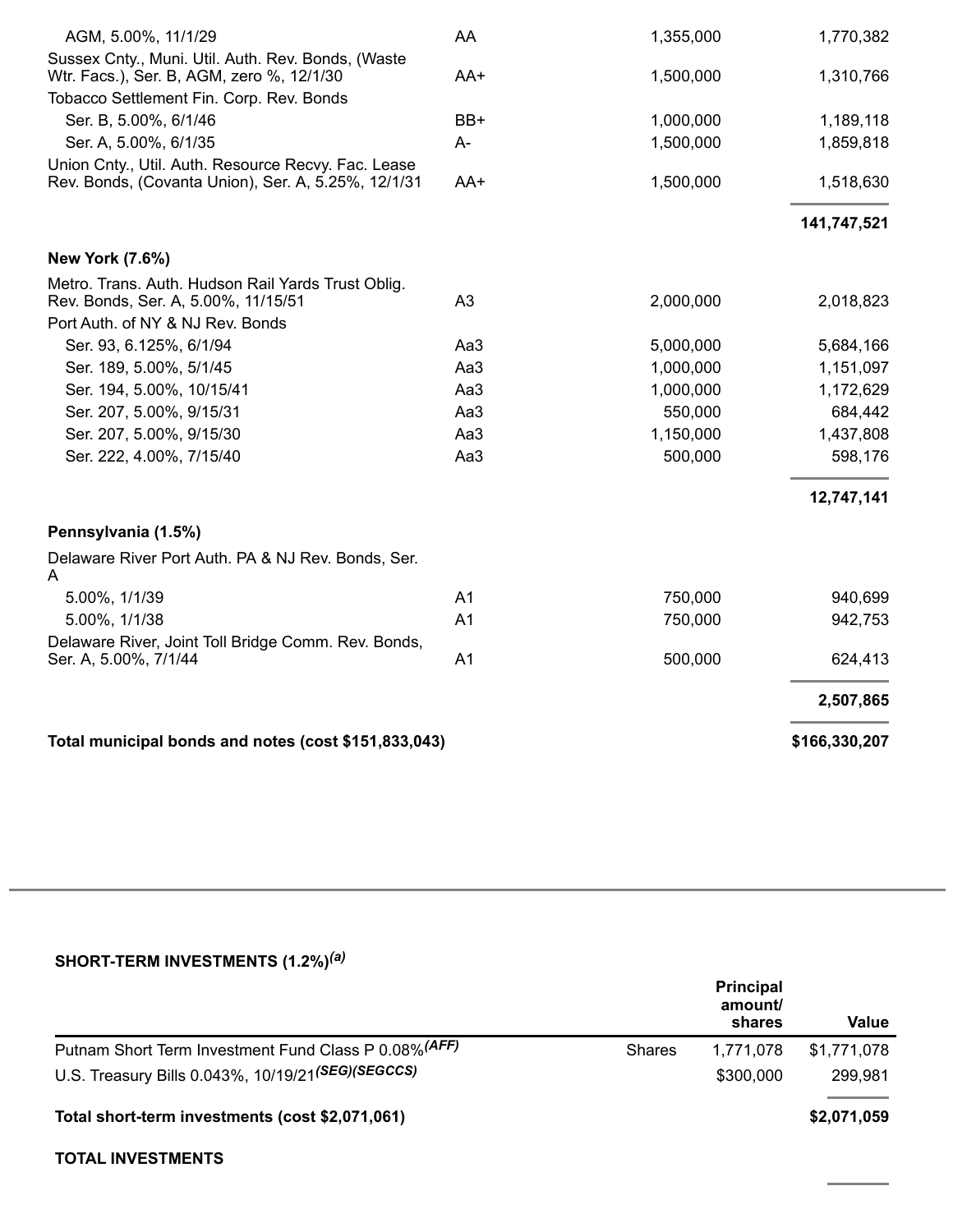### **FUTURES CONTRACTS OUTSTANDING at 8/31/21 (Unaudited)**

|                                  | Number of<br>contracts | <b>Notional</b><br>amount | Value       | <b>Expiration</b><br>date | <b>Unrealized</b><br>appreciation/<br>(depreciation) |
|----------------------------------|------------------------|---------------------------|-------------|---------------------------|------------------------------------------------------|
| U.S. Treasury Note 5 yr (Short)  | 74                     | \$9,155,188               | \$9,155,188 | Dec-21                    | \$(28,315)                                           |
| <b>Unrealized appreciation</b>   |                        |                           |             |                           |                                                      |
| <b>Unrealized (depreciation)</b> |                        |                           |             |                           | (28, 315)                                            |
| <b>Total</b>                     |                        |                           |             |                           | \$(28,315)                                           |

### **OTC TOTAL RETURN SWAP CONTRACTS OUTSTANDING at 8/31/21 (Unaudited)**

| Swap<br>counterparty/<br>notional amount | Value  | <b>Upfront</b><br>premium<br>received<br>(paid) | Termi-<br>nation<br>date | <b>Payments</b><br>received<br>(paid) by<br>fund | Total return received by or<br>paid by fund                                                   | Unrealized<br>appreciation/<br>(depreciation) |
|------------------------------------------|--------|-------------------------------------------------|--------------------------|--------------------------------------------------|-----------------------------------------------------------------------------------------------|-----------------------------------------------|
| Morgan Stanley & Co. International PLC   |        |                                                 |                          |                                                  |                                                                                               |                                               |
| \$1,200,000 \$12,959                     |        | $s-$                                            | 11/18/21                 |                                                  | 1.16% minus Municipal Market<br>Data Index AAA municipal yields<br>10 Year rate - At maturity | \$12,959                                      |
| 1,200,000                                | 11,759 |                                                 | 11/18/21                 |                                                  | 1.15% minus Municipal Market<br>Data Index AAA municipal yields<br>10 Year rate - At maturity | 11,759                                        |
| 1,750,000                                | 5,719  |                                                 | 11/2/21                  |                                                  | 1.00% minus Municipal Market<br>Data Index AAA municipal yields<br>10 Year rate - At maturity | (5,719)                                       |
| 600,000                                  | 6,096  |                                                 | 11/18/21                 |                                                  | 1.70% minus Municipal Market<br>Data Index AAA municipal yields<br>30 Year rate - At maturity | (6,096)                                       |
| 600,000                                  | 6,096  |                                                 | 11/18/21                 |                                                  | 1.70% minus Municipal Market<br>Data Index AAA municipal yields<br>30 Year rate - At maturity | (6,096)                                       |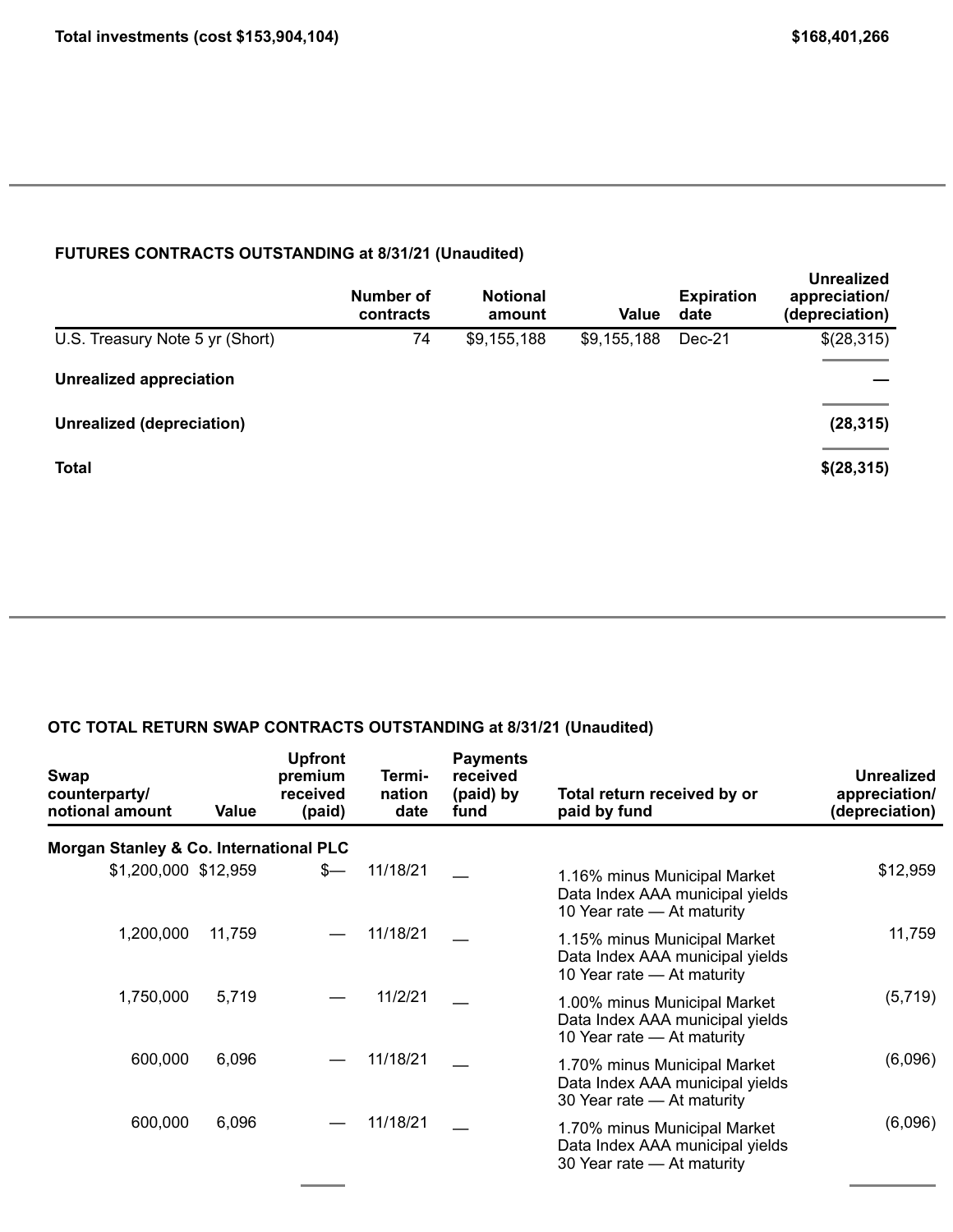| <b>Upfront premium received</b> |                   | <b>Unrealized appreciation</b> | 24,718    |
|---------------------------------|-------------------|--------------------------------|-----------|
| Upfront premium (paid)          | $\hspace{0.05cm}$ | Unrealized (depreciation)      | (17, 911) |
| <b>Total</b>                    | s—                | Total                          | \$6,807   |

#### **CENTRALLY CLEARED TOTAL RETURN SWAP CONTRACTS OUTSTANDING at 8/31/21 (Unaudited)**

| <b>Notional amount</b> | Value | <b>Upfront</b><br>premium<br>received<br>(paid) | Termi-<br>nation<br>date | <b>Payments</b><br>received<br>(paid) by fund | Total return received by or<br>paid by fund                                        | Unrealized<br>appreciation/<br>(depreciation) |
|------------------------|-------|-------------------------------------------------|--------------------------|-----------------------------------------------|------------------------------------------------------------------------------------|-----------------------------------------------|
| \$7,594,000 \$248,096  |       | \$(77)                                          | 3/29/26                  | $2.51\% - At$<br>maturity                     | <b>USA Non-revised Consumer</b><br>Price Index- Urban (CPI-<br>$U$ ) — At maturity | \$(248, 173)                                  |
| <b>Total</b>           |       | \$(77)                                          |                          |                                               |                                                                                    | \$(248,173)                                   |

## **Notes to the fund's portfolio**

Unless noted otherwise, the notes to the fund's portfolio are for the close of the fund's reporting period, which ran from June 1, 2021 through August 31, 2021 (the reporting period). Within the following notes to the portfolio, references to "Putnam Management" represent Putnam Investment Management, LLC, the fund's manager, an indirect wholly-owned subsidiary of Putnam Investments, LLC, references to "the SEC" represent the Securities and Exchange Commission, references to "ASC 820" represent Accounting Standards Codification 820 *Fair Value Measurements and Disclosures* and references to "OTC", if any, represent over-the-counter.

- *(a)* Percentages indicated are based on net assets of \$168,051,146.
- *(RAT)* The Moody's, Standard & Poor's or Fitch ratings indicated are believed to be the most recent ratings available at the close of the reporting period for the securities listed. Ratings are generally ascribed to securities at the time of issuance. While the agencies may from time to time revise such ratings, they undertake no obligation to do so, and the ratings do not necessarily represent what the agencies would ascribe to these securities at the close of the reporting period. Securities rated by Fitch are indicated by "/F." Securities rated by Putnam are indicated by "/P." The Putnam rating categories are comparable to the Standard & Poor's classifications. If a security is insured, it will usually be rated by the ratings organizations based on the financial strength of the insurer. For further details regarding security ratings, please see the Statement of Additional Information.
- *(AFF)* Affiliated company. For investments in Putnam Short Term Investment Fund, the rate quoted in the security description is the annualized 7-day yield of the fund at the close of the reporting period. Transactions during the period with any company which is under common ownership or control were as follows: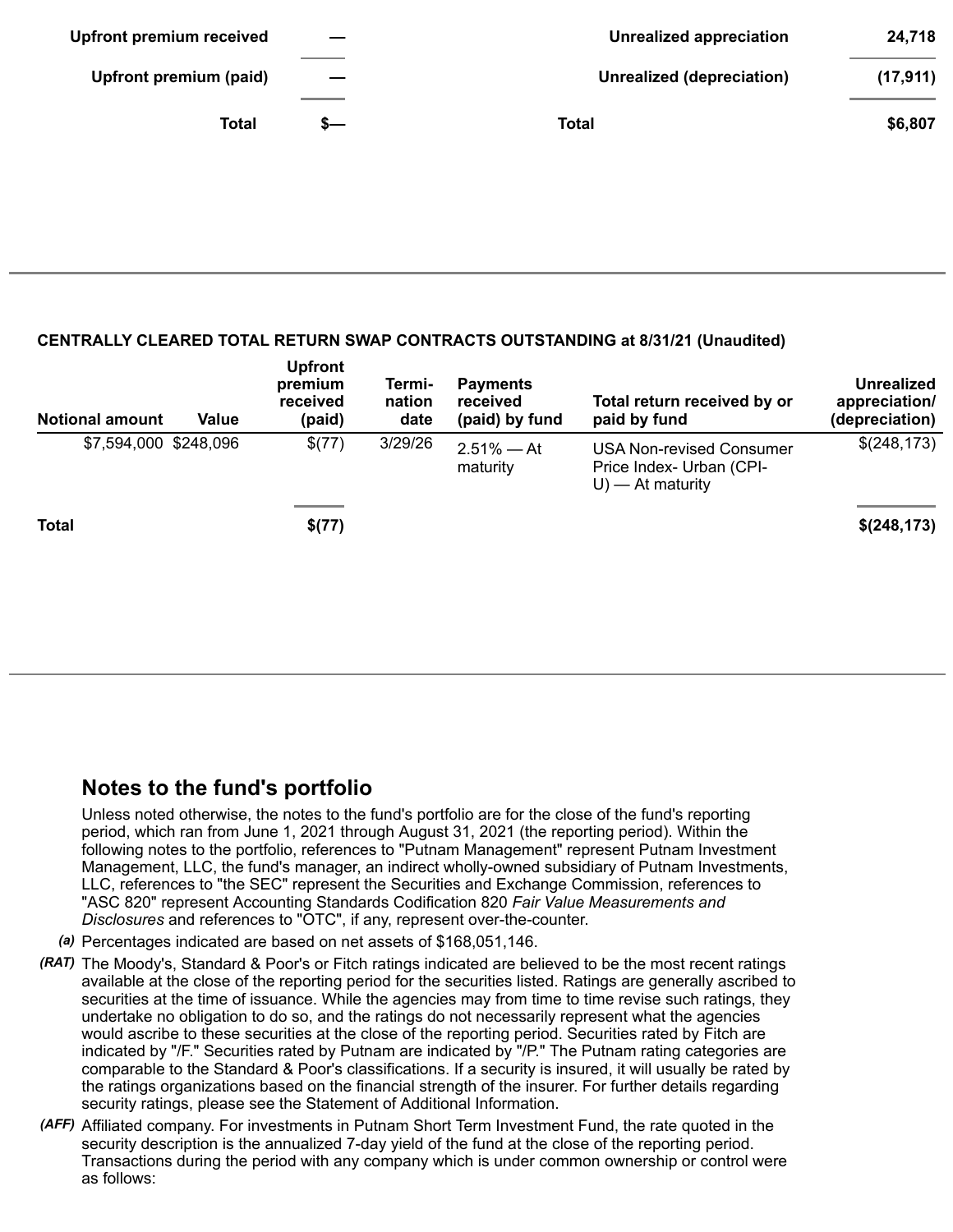| Name of affiliate                                                      | <b>Fair value</b><br>as of<br>5/31/21 | <b>Purchase</b><br>cost           | proceeds                | Sale Investment | <b>Shares</b><br>income outstanding<br>and fair<br>value as of<br>8/31/21 |
|------------------------------------------------------------------------|---------------------------------------|-----------------------------------|-------------------------|-----------------|---------------------------------------------------------------------------|
| <b>Short-term investments</b><br>Putnam Short Term Investment<br>Fund* |                                       | \$559,483 \$5,654,025 \$4,442,430 |                         | \$602           | \$1,771,078                                                               |
| <b>Total Short-term investments</b>                                    | \$559.483                             |                                   | \$5,654,025 \$4,442,430 | \$602           | \$1,771,078                                                               |

\* Management fees charged to Putnam Short Term Investment Fund have been waived by Putnam Management. There were no realized or unrealized gains or losses during the period.

- *(SEG)* This security, in part or in entirety, was pledged and segregated with the broker to cover margin requirements for futures contracts at the close of the reporting period. Collateral at period end totaled \$62,994.
- *(SEGCCS)* This security, in part or in entirety, was pledged and segregated with the custodian for collateral on the initial margin on certain centrally cleared derivative contracts at the close of the reporting period. Collateral at period end totaled \$189,981.
	- *(FWC)* Forward commitment, in part or in entirety.

At the close of the reporting period, the fund maintained liquid assets totaling \$1,815,340 to cover certain derivative contracts and the settlement of certain securities.

Unless otherwise noted, the rates quoted in Short-term investments security descriptions represent the weighted average yield to maturity.

144A after the name of an issuer represents securities exempt from registration under Rule 144A of the Securities Act of 1933, as amended. These securities may be resold in transactions exempt from registration, normally to qualified institutional buyers.

On Mandatory Put Bonds, the rates shown are the current interest rates at the close of the reporting period and the dates shown represent the next mandatory put dates. Rates are set by remarketing agents and may take into consideration market supply and demand, credit quality and the current SIFMA Municipal Swap Index, 1 Month US LIBOR or 3 Month US LIBOR rates, which were 0.02%, 0.08% and 0.12%, respectively, as of the close of the reporting period.

The dates shown parenthetically on prerefunded bonds represent the next prerefunding dates.

The dates shown on debt obligations are the original maturity dates.

The fund had the following sector concentrations greater than 10% at the close of the reporting period (as a percentage of net assets):

| 22.9% |
|-------|
| 177   |
| 15.5  |
| 13.5  |
|       |

The fund had the following insurance concentration greater than 10% at the close of the reporting period (as a percentage of net assets):

| AGM | 10.9% |
|-----|-------|
|     |       |

**Security valuation:** Portfolio securities and other investments are valued using policies and procedures adopted by the Board of Trustees. The Trustees have formed a Pricing Committee to oversee the implementation of these procedures and have delegated responsibility for valuing the fund's assets in accordance with these procedures to Putnam Management. Putnam Management has established an internal Valuation Committee that is responsible for making fair value determinations, evaluating the effectiveness of the pricing policies of the fund and reporting to the Pricing Committee.

Tax-exempt bonds and notes are generally valued on the basis of valuations provided by an independent pricing service approved by the Trustees. Such services use information with respect to transactions in bonds, quotations from bond dealers, market transactions in comparable securities and various relationships between securities in determining value. These securities will generally be categorized as Level 2.

Market quotations are not considered to be readily available for certain debt obligations (including short-term investments with remaining maturities of 60 days or less) and other investments; such investments are valued on the basis of valuations furnished by an independent pricing service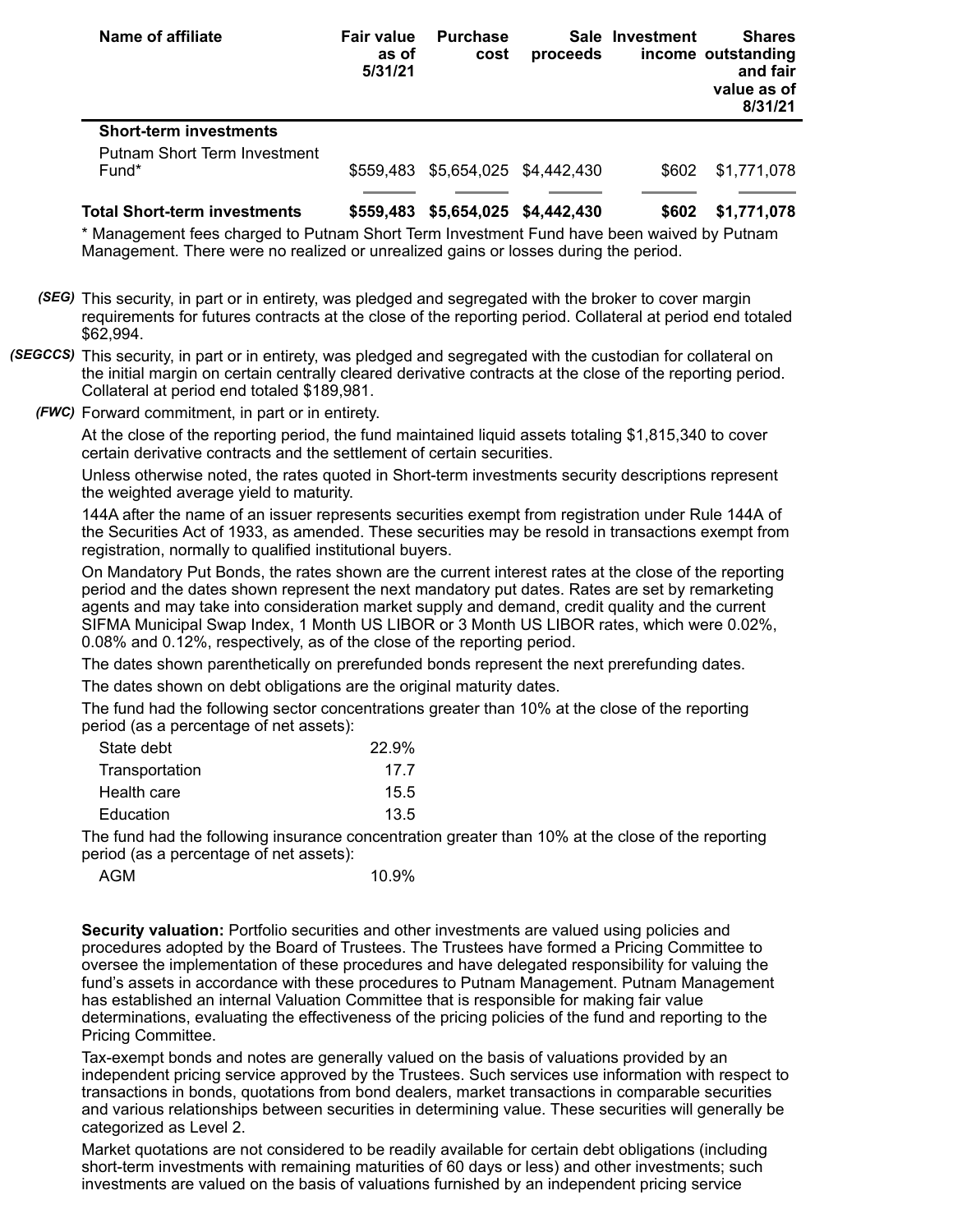approved by the Trustees or dealers selected by Putnam Management. Such services or dealers determine valuations for normal institutional-size trading units of such securities using methods based on market transactions for comparable securities and various relationships, generally recognized by institutional traders, between securities (which consider such factors as security prices, yields, maturities and ratings). These securities will generally be categorized as Level 2. Securities quoted in foreign currencies, if any, are translated into U.S. dollars at the current exchange rate.

Investments in open-end investment companies (excluding exchange-traded funds), if any, which can be classified as Level 1 or Level 2 securities, are valued based on their net asset value. The net asset value of such investment companies equals the total value of their assets less their liabilities and divided by the number of their outstanding shares.

To the extent a pricing service or dealer is unable to value a security or provides a valuation that Putnam Management does not believe accurately reflects the security's fair value, the security will be valued at fair value by Putnam Management in accordance with policies and procedures approved by the Trustees. Certain investments, including certain restricted and illiquid securities and derivatives, are also valued at fair value following procedures approved by the Trustees. These valuations consider such factors as significant market or specific security events such as interest rate or credit quality changes, various relationships with other securities, discount rates, U.S. Treasury, U.S. swap and credit yields, index levels, convexity exposures, recovery rates, sales and other multiples and resale restrictions. These securities are classified as Level 2 or as Level 3 depending on the priority of the significant inputs.

To assess the continuing appropriateness of fair valuations, the Valuation Committee reviews and affirms the reasonableness of such valuations on a regular basis after considering all relevant information that is reasonably available. Such valuations and procedures are reviewed periodically by the Trustees. The fair value of securities is generally determined as the amount that the fund could reasonably expect to realize from an orderly disposition of such securities over a reasonable period of time. By its nature, a fair value price is a good faith estimate of the value of a security in a current sale and does not reflect an actual market price, which may be different by a material amount.

**Futures contracts:** The fund used futures contracts to hedge treasury term structure risk and for yield curve positioning.

The potential risk to the fund is that the change in value of futures contracts may not correspond to the change in value of the hedged instruments. In addition, losses may arise from changes in the value of the underlying instruments, if there is an illiquid secondary market for the contracts, if interest or exchange rates move unexpectedly or if the counterparty to the contract is unable to perform. With futures, there is minimal counterparty credit risk to the fund since futures are exchange traded and the exchange's clearinghouse, as counterparty to all exchange traded futures, guarantees the futures against default. When the contract is closed, the fund records a realized gain or loss equal to the difference between the value of the contract at the time it was opened and the value at the time it was closed.

Futures contracts are valued at the quoted daily settlement prices established by the exchange on which they trade. The fund and the broker agree to exchange an amount of cash equal to the daily fluctuation in the value of the futures contract. Such receipts or payments are known as "variation margin".

For the fund's average number of futures contracts, see the appropriate table at the end of these footnotes.

**Total return swap contracts:** The fund entered into OTC and/or centrally cleared total return swap contracts, which are arrangements to exchange a market-linked return for a periodic payment, both based on a notional principal amount, to hedge sector exposure and to gain exposure to specific sectors.

To the extent that the total return of the security, index or other financial measure underlying the transaction exceeds or falls short of the offsetting interest rate obligation, the fund will receive a payment from or make a payment to the counterparty. OTC and/or centrally cleared total return swap contracts are marked to market daily based upon quotations from an independent pricing service or market maker. Any change is recorded as an unrealized gain or loss on OTC total return swaps. Daily fluctuations in the value of centrally cleared total return swaps are settled through a central clearing agent and are recorded as unrealized gain or loss. Payments received or made are recorded as realized gains or losses. Certain OTC and/or centrally cleared total return swap contracts may include extended effective dates. Payments related to these swap contracts are accrued based on the terms of the contract. The fund could be exposed to credit or market risk due to unfavorable changes in the fluctuation of interest rates or in the price of the underlying security or index, the possibility that there is no liquid market for these agreements or that the counterparty may default on its obligation to perform. The fund's maximum risk of loss from counterparty risk or central clearing risk is the fair value of the contract. This risk may be mitigated for OTC total return swap contracts by having a master netting arrangement between the fund and the counterparty and for centrally cleared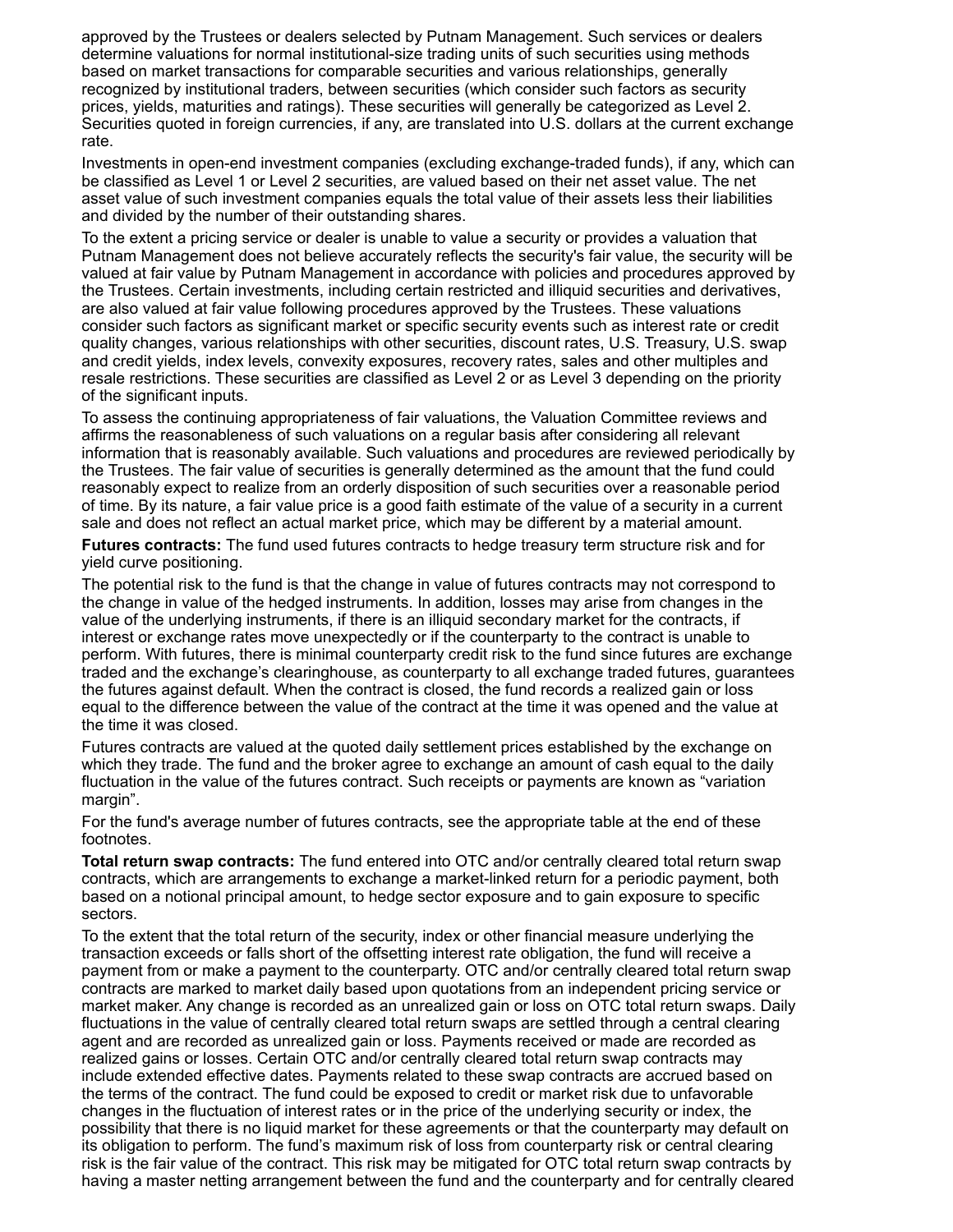total return swap contracts through the daily exchange of variation margin. There is minimal counterparty risk with respect to centrally cleared total return swap contracts due to the clearinghouse guarantee fund and other resources that are available in the event of a clearing member default.

For the fund's average notional amount on total return swap contracts, see the appropriate table at the end of these footnotes.

**Master agreements:** The fund is a party to ISDA (International Swaps and Derivatives Association, Inc.) Master Agreements (Master Agreements) with certain counterparties that govern OTC derivative and foreign exchange contracts entered into from time to time. The Master Agreements may contain provisions regarding, among other things, the parties' general obligations, representations, agreements, collateral requirements, events of default and early termination. With respect to certain counterparties, in accordance with the terms of the Master Agreements, collateral posted to the fund is held in a segregated account by the fund's custodian and, with respect to those amounts which can be sold or repledged, is presented in the fund's portfolio.

Collateral pledged by the fund is segregated by the fund's custodian and identified in the fund's portfolio. Collateral can be in the form of cash or debt securities issued by the U.S. Government or related agencies or other securities as agreed to by the fund and the applicable counterparty. Collateral requirements are determined based on the fund's net position with each counterparty.

Termination events applicable to the fund may occur upon a decline in the fund's net assets below a specified threshold over a certain period of time. Termination events applicable to counterparties may occur upon a decline in the counterparty's long-term and short-term credit ratings below a specified level. In each case, upon occurrence, the other party may elect to terminate early and cause settlement of all derivative and foreign exchange contracts outstanding, including the payment of any losses and costs resulting from such early termination, as reasonably determined by the terminating party. Any decision by one or more of the fund's counterparties to elect early termination could impact the fund's future derivative activity.

At the close of the reporting period, the fund did not have a net liability position on open derivative contracts subject to the Master Agreements.

ASC 820 establishes a three-level hierarchy for disclosure of fair value measurements. The valuation hierarchy is based upon the transparency of inputs to the valuation of the fund's investments. The three levels are defined as follows:

**Level 1:** Valuations based on quoted prices for identical securities in active markets.

**Level 2:** Valuations based on quoted prices in markets that are not active or for which all significant inputs are observable, either directly or indirectly.

**Level 3:** Valuations based on inputs that are unobservable and significant to the fair value measurement.

The following is a summary of the inputs used to value the fund's net assets as of the close of the reporting period:

|                                   |         | <b>Valuation inputs</b> |         |
|-----------------------------------|---------|-------------------------|---------|
| <b>Investments in securities:</b> | Level 1 | Level 2                 | Level 3 |
| Municipal bonds and notes         | s—      | \$166,330,207           | $s-$    |
| Short-term investments            |         | 2,071,059               |         |
| <b>Totals by level</b>            |         | \$168,401,266           | $s-$    |

|                                     |                          | <b>Valuation inputs</b> |         |
|-------------------------------------|--------------------------|-------------------------|---------|
| <b>Other financial instruments:</b> | Level 1                  | Level 2                 | Level 3 |
| Futures contracts                   | \$(28,315)               | $S -$                   | $s-$    |
| Total return swap contracts         | $\overline{\phantom{m}}$ | (241, 289)              |         |